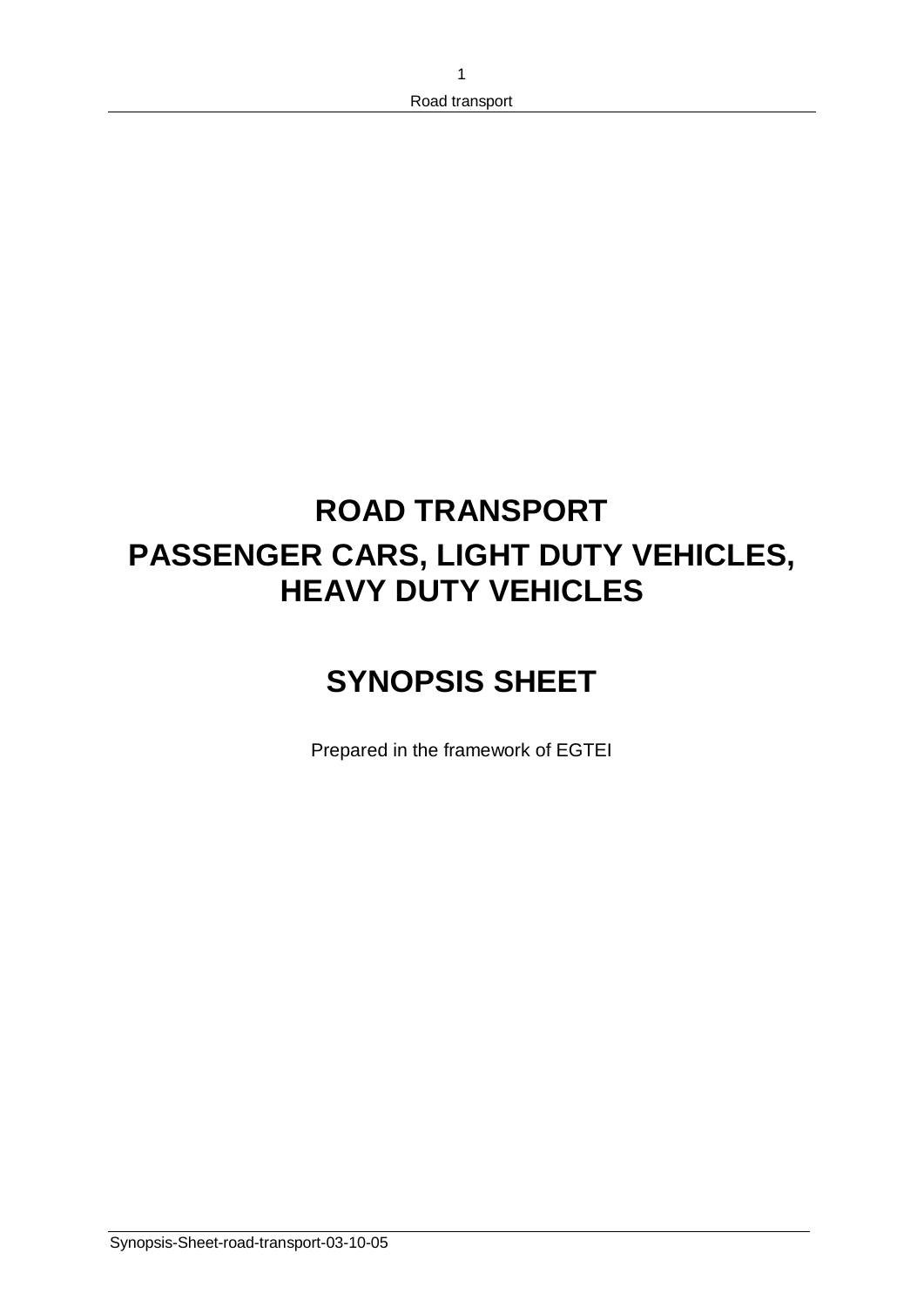Road transport

| 1 <sup>1</sup>   |               |                                                                                  |  |
|------------------|---------------|----------------------------------------------------------------------------------|--|
| 2.               |               | EUROPEAN REGULATION (HTTP://EUROPA.EU.INT/COMM/ENVIRONMENT/AIR/TRANSPORT.HTM). 4 |  |
| 3.               |               |                                                                                  |  |
|                  | 3.1           |                                                                                  |  |
|                  | $3.2^{\circ}$ |                                                                                  |  |
| 4.               |               |                                                                                  |  |
| 5.               |               | DEFAULT EMISSION FACTORS AND COST DATA DEFINED WITH THE EGTEI METHODOLOGY7       |  |
|                  | 5.1           |                                                                                  |  |
|                  | 5.2           |                                                                                  |  |
|                  | 5.3           |                                                                                  |  |
| 6.               |               | RELEVANCE OF EGTEI INFORMATION FOR INTEGRATED ASSESSMENT MODELLING (IAM) 8       |  |
| $\overline{7}$ . |               |                                                                                  |  |
| 8.               |               | <b>BIBLIOGRAPHY</b>                                                              |  |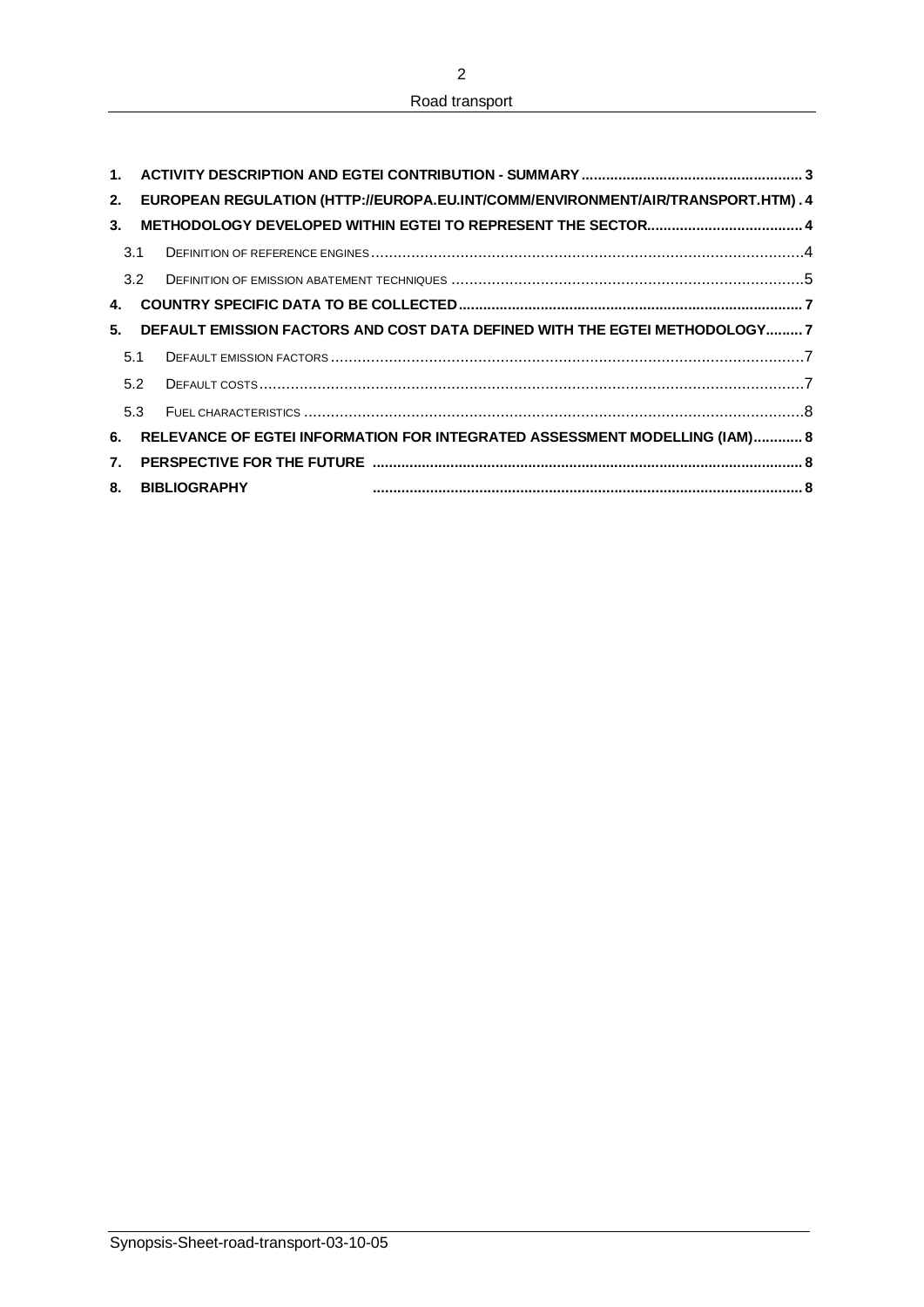## **1. Activity description and EGTEI contribution - summary**

A specific study has been carried out in the scope of EGTEI for improving the knowledge on costs of emission reduction techniques for on-road mobile sources. The study has been subcontracted to Ricardo Consulting Engineers Ltd (Ricardo Consulting Engineers Ltd was founded during the early 1900's and is involved in the provision of services to the engine industry over the range of gasoline, gas, diesel and alternate fuelled engines) as vehicle manufacturers could not provide any cost data for competition reasons. A matrix of required information was developed by EGTEI and IIASA and provided to RICARDO.

The report "support for updating the RAINS model concerning Road transport" provides a review of the technologies and associated costs for Euro 0 through Euro III emission limits and a vision of the technologies and associated costs required to meet Euro IV (2005) and Euro V (2008) on cars and trucks. It also provides a review of technologies beyond these proposed limits for Euro VI [1]. For the latest regulations not yet implemented (Euro V and VI), provisional emission limit values have been taken into account.

The following vehicle categories have been considered:

- Gasoline passenger cars (engine sizes between 1200 and 2000 cc excluding performance vehicles (e.g. GTI's) considered for estimating costs)),
- Gasoline light duty vehicles ((LDT) up to 3500 kg Gross Vehicle Weight (GVW)),
- Diesel passenger cars (engine sizes between 1500 and 2000 cc considered for estimating costs)
- Diesel light duty trucks (LDT),
- Diesel medium duty trucks (MDT),
- Diesel heavy duty trucks (HDT).

The review of the relative costs of technologies required to meet Euro I through Euro III has been prepared based on data provided by Ricardo OEM contacts. Due to the commercially sensitive nature for these data, most of sources remain anonymous. Cost estimation is also based on published data when available and experience combined with engineering judgment where otherwise necessary. The approach has consisted in determining mainstream technologies for each vehicle category and European emission legislation; in determining cost to manufacture and maintain the vehicles; in determining proportions within the fleet using each technology and amortising manufacturing and maintenance costs across the fleet for each vehicle category to produce an additional cost per vehicle; in estimating regulated emissions and fuel economy as unregulated emissions.

Comments from ACEA were considered and the initial results for diesel cars and light duty vehicles were revised (addendum: "updated statement to CITEPA on cost of European diesel emission regulation" 30 April 2001- RD 04/140801.1).

All details for cost and emission calculations are developed in the report [1].

SO<sub>2</sub> emission levels are proportional to the sulphur content of the fuel used. The only way to reduce SO<sub>2</sub> emissions is to reduce the gasoline sulphur content.

In RAINS [2], four vehicle categories are considered separately:

- Heavy duty trucks (HDT) and buses gasoline (TRA\_RD\_HD-GSL): emissions at a EU25 level (according to the RAINS model: version CP\_CLE\_Aug04(Nov04)) are about 0.2 kt for NOx and 0.2 kt for VOCs.

- HDT and buses medium distillates (TRA\_RD\_HD-MD): emissions at a EU25 level (according to the RAINS model: version CP\_CLE\_Aug04(Nov04)) are about 2,600 kt for NOx and 273.3 kt for VOCs (representing respectively about 36.6 and 7.4% of transport emissions).

- Light duty vehicles (LDV), 4-stroke (excl. GDI) gasoline (TRA\_RD\_LD4-GSL): emissions at a EU25 level (according to the RAINS model: version CP\_CLE\_Aug04(Nov04)) are about 1,880.5 kt for NOx and 1,648.8 kt for VOCs (representing respectively about 26.5 and 44.4% of transport emissions).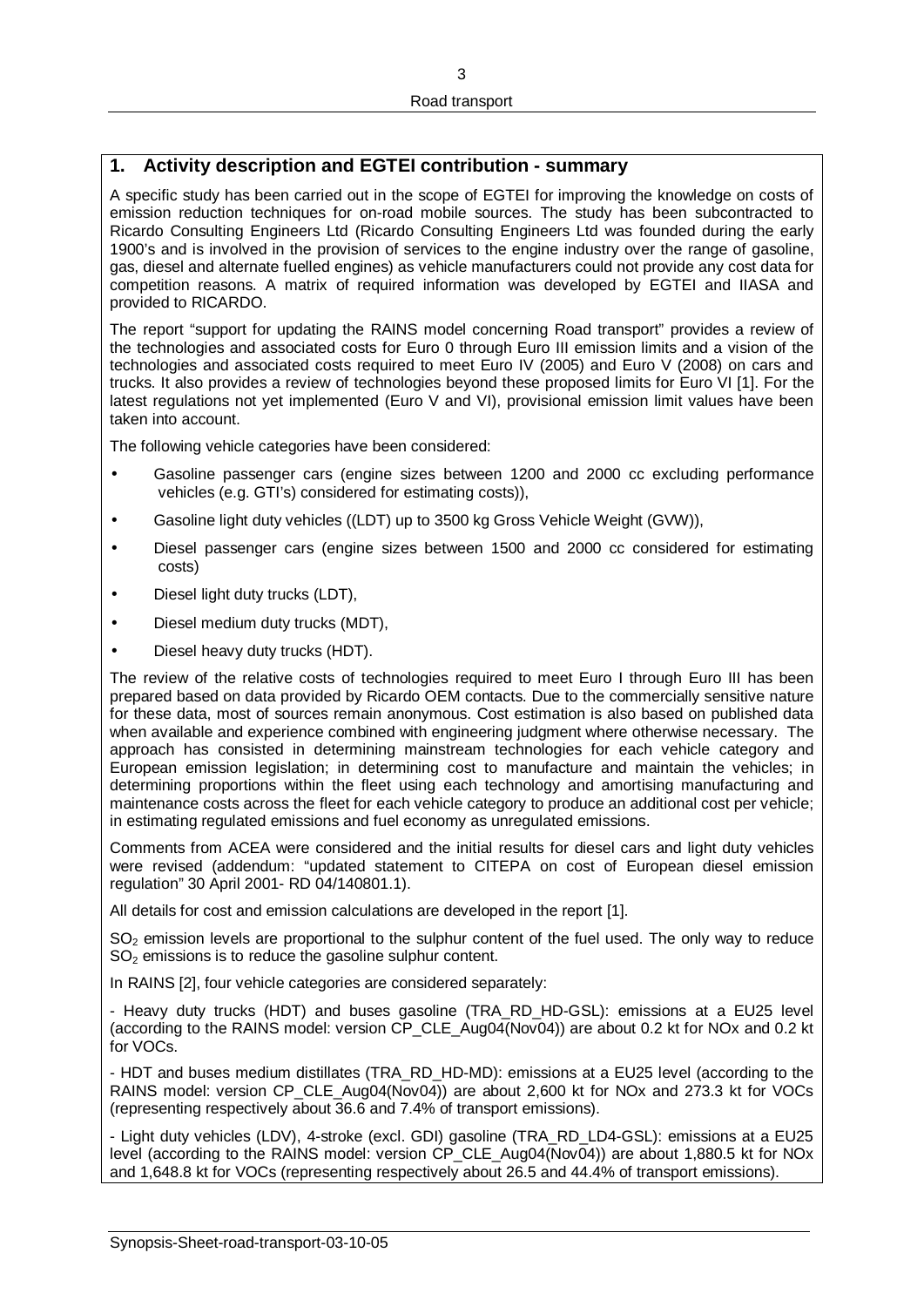- LDV, 4-stroke (excl. GDI) medium distillates (TRA\_RD\_LD4-MD): emissions at a EU25 level (according to the RAINS model: version CP\_CLE Aug04(Nov04)) are about 761.4 kt for NOx and 110.4 kt for VOCs (representing respectively about 10.7 and 3.0% of transport emissions).

**These vehicles are addressed by the European Directives 91/441/EC [3], 94/12/EC [10], 93/59/EC [9], 96/69/EC [11], 98/69/EC [5] and 1999/96/EC [6] most known under EURO I to EURO IV.** Fuels used are also regulated by the Directives 98/70/EC [7] and 2003/17/EC [8].

EGTEI economic parameters have been integrated into RAINS to update costs already existing.

No country specific data are required from national experts for this sector. The Ricardo study mainly provides costs which can be directly used by RAINS.

# **2. European regulation (http://europa.eu.int/comm/environment/air/transport.htm)**

Motor vehicle emissions are regulated by Directives 70/220/EEC (light vehicles) and 88/77/EC (heavy vehicles) [4] and amendments to those directives. A whole series of amendments has been issued to stepwise tighten the limit values. Emissions are measurably falling because of this, even though traffic volumes continue to rise. The implementation of the Auto-Oil Programme will result in a notably improved air quality in our cities. The programme focused on the emissions of carbon monoxide (CO), Volatile Organic Compounds (VOC), nitrogen oxides (NOx) and particles. With the programme, stricter limit values have been defined. The table 2.1 presents the directives implemented.

| <b>TWIP EIT:</b> LO DITOOLITOO IMPIONTOHING LID OMNOODIT TOLOO TOI TOGG TOMMOOD |                                                                              |                                         |                                    |         |  |  |  |
|---------------------------------------------------------------------------------|------------------------------------------------------------------------------|-----------------------------------------|------------------------------------|---------|--|--|--|
|                                                                                 | Euro I                                                                       | Euro II                                 | Euro III                           | Euro IV |  |  |  |
| Passenger cars                                                                  | Dir. 94/12 of 23<br>Dir. 91/441 of 26<br>March 1994<br>June 1991 [3]<br>[10] |                                         |                                    |         |  |  |  |
| Light duty vehicles                                                             | Dir. 93/59 of 28<br>June 1993 [9]                                            | Dir. 96/69 of 8<br>October 1996<br>[11] | Dir. 98/69 of 13 October 1998 [5]  |         |  |  |  |
| Heavy duty vehicles                                                             | Dir. 91/542 of 1 October 1991 [12]                                           |                                         | Dir. 99/96 of 13 December 1999 [6] |         |  |  |  |

**Table 2.1**: EC Directives implementing the emission values for on-road vehicles

In addition, legislation has been implemented on the use of on-board diagnostic systems (OBD) which will indicate if the vehicle emissions are too high and a light on the instrument panel will indicate if there is a need to repair the vehicle.

Further reductions of road vehicle emissions (introduction of Euro V and Euro VI) are in discussion at the European Commission level.

Gasoline and diesel sulphur contents are regulated by Directives 98/70/EC [7] and 2003/17/EC [8] relating to the quality of gasoline and diesel fuels.

**Table 2.2:** Gasoline sulphur content: standards (ppm) implemented by the two Directives

| Dates of compliance             | 2000 | 2005 | 2008 |
|---------------------------------|------|------|------|
| Sulphur content in petrol (ppm) | 150  | 50   |      |
| Sulphur content in diesel (ppm) | 350  | 50   |      |

### **3. Methodology developed within EGTEI to represent the sector**

### *3.1 Definition of reference engines*

The approach was to split the total European fleet into categories in line with exhaust emissions legislation: gasoline cars (typical engine size 1200cc to 2000cc excluding "performance" vehicles (e.g. GTI's) taken into account, gasoline light duty truck (LDT), diesel cars (engine sizes 1,500cc to 2,000cc, diesel LDT (up to 3,500kg Gross Vehicle Weight (GVW), diesel medium duty truck (3,500 to 12,000kg GVW) and diesel heavy duty truck (12,000kg GVW and above)).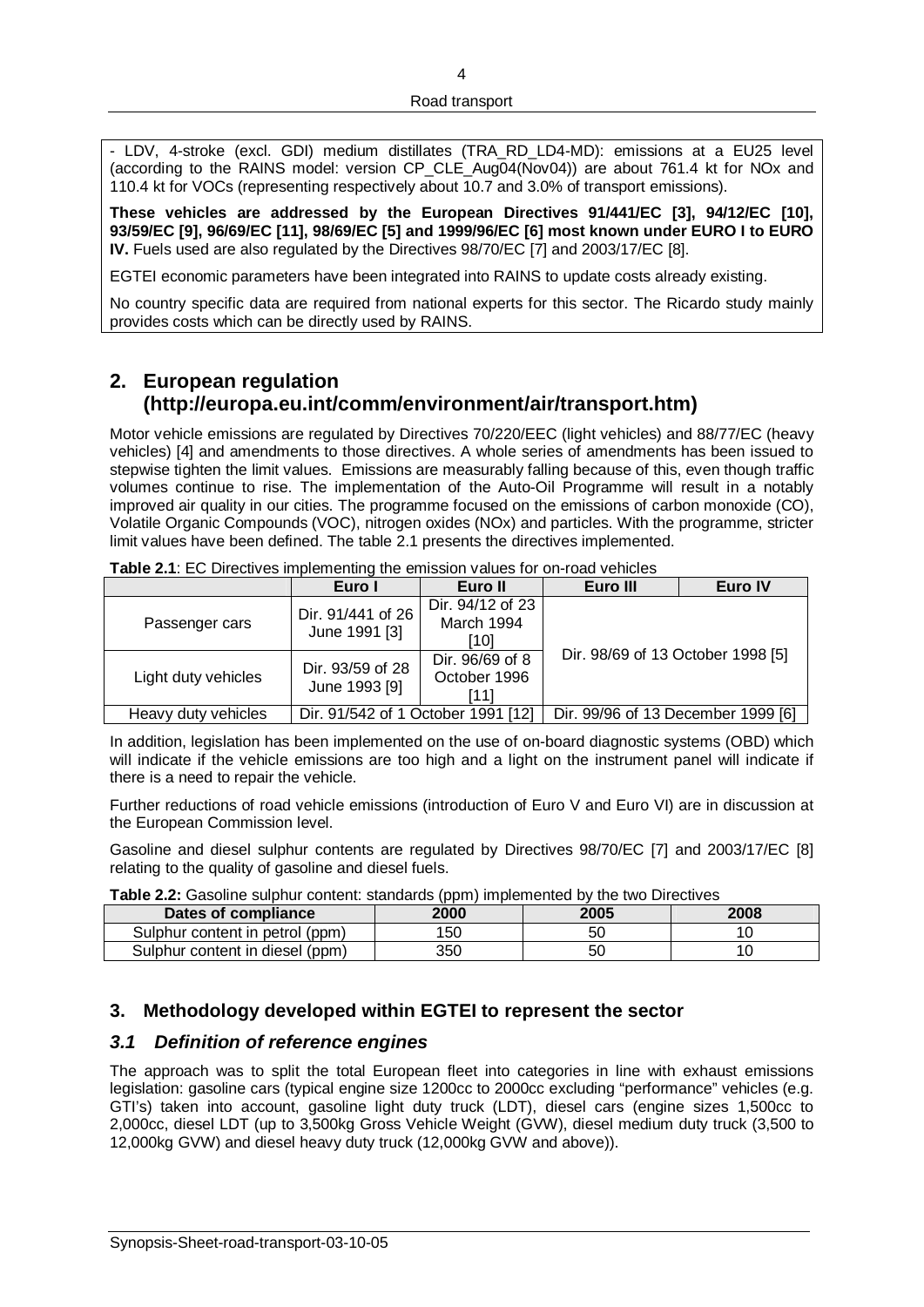| Reference engine codes (REC) | <b>Description</b>           |
|------------------------------|------------------------------|
|                              | Gasoline passenger cars      |
| 02                           | Gasoline light duty vehicles |
| 03                           | Diesel passenger cars        |
| 04                           | Diesel light duty trucks     |
| 05                           | Diesel medium duty trucks    |
| 06                           | Diesel heavy duty trucks     |

**Table 3.1.1:** Reference engines

### *3.2 Definition of emission abatement techniques*

Mainstream technologies for each vehicle category and each level of existing European emissions legislation (euro I to Euro IV) and future expectations (Euro V and euro VI) have been defined as well as the penetration of each technology on the market.

Many forces can contribute to the technologies in the market place, such as:

- Customer requirements (performance, comfort, reliability, etc),
- Environmental (unregulated pressure) e.g.  $CO<sub>2</sub>$  reductions,
- Other governmental e.g. taxation schemes.

If the pressure on motor manufacturers since the advent of European emission limits was purely related to reduction of exhaust emissions then the technology mix would be quite different from today. For example, if pressures to improve fuel economy and  $CO<sub>2</sub>$  emissions were not present, stratified charge (direct injection, lean burn) gasoline engines would not unlikely exist as they provide additional emission challenges. Additionally, some technologies which were adopted for reasons other than emission control, have subsequently become necessary in meeting ever tightening limits. An example is turbochargers for diesel cars. They were initially introduced for performance and customer acceptance reasons but they are now a key part of the emission reduction technology.

Given this complexity of issues, the adopted strategy for dealing with the assumed technology mix, has been as follows:

- An artificial, emissions driven only, technology pack has not been used,
- The historic technology mix is "as was".
- Future technology mix is based on general technology trends,
- No attempt has been made to rationalise these with other scenarios such as  $CO<sub>2</sub>$  targets,
- Technologies with extremely low market share have not been considered.

Estimates have been made on the penetration of different technologies present at the various emission introduction levels. These estimates have been particularly used in the definition of costs, future fuel consumptions and emission values.

These technologies are presented below. Expected technology penetrations for each vehicle type are available in the full RICARDO report [1].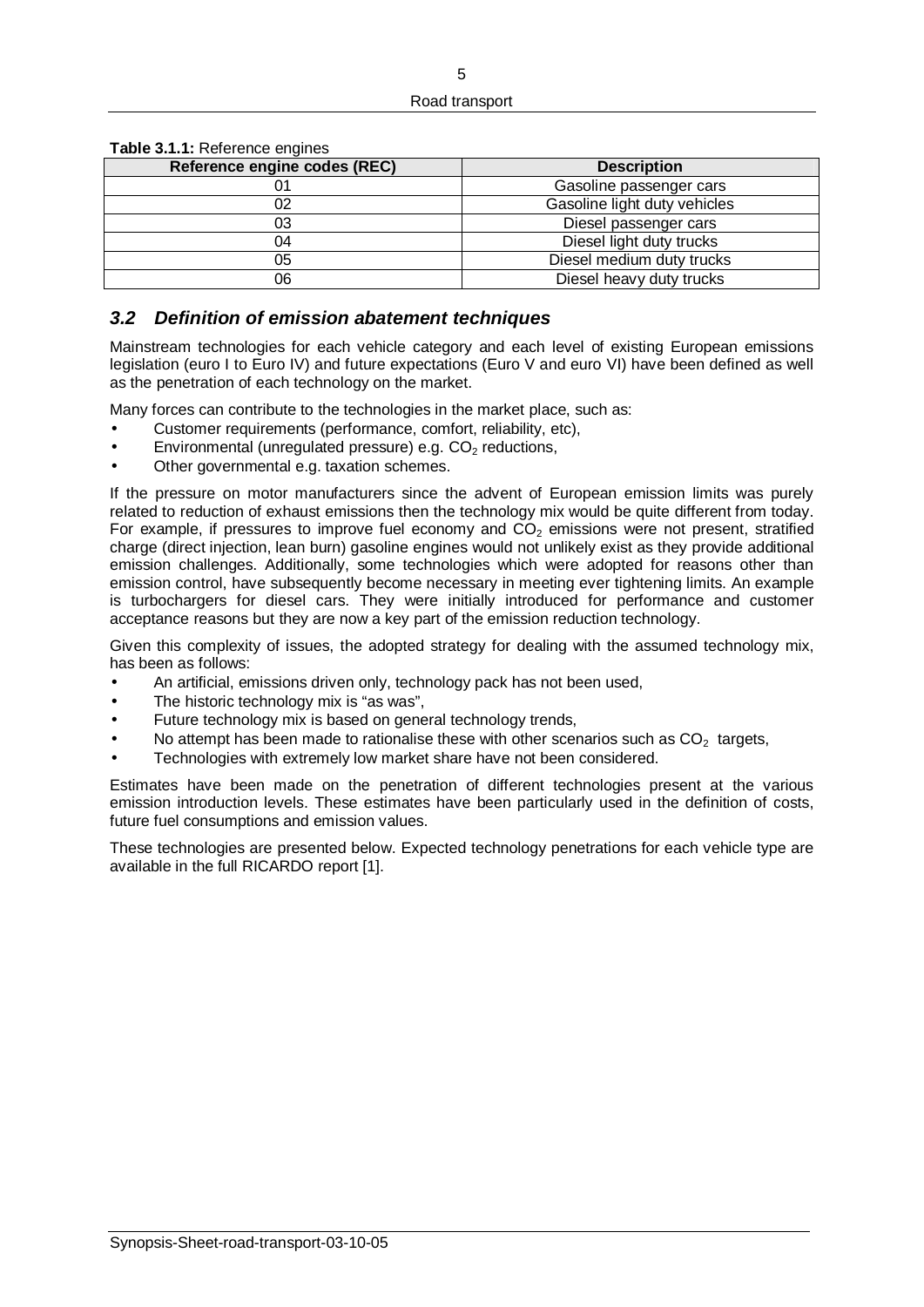#### **Table 3.2.1:** Emissions technology requirement (majority of vehicles)

| Euro emission<br>standard | Euro 0                                                                                                      | Euro I                                                                                                                                        | Euro II                                                                                                                                                        | Euro III                                                                                                                                                                           | Euro IV                                                                                                                                                                                    | Euro V                                                                                                                                                                          | Euro VI                                                                                                                                             |
|---------------------------|-------------------------------------------------------------------------------------------------------------|-----------------------------------------------------------------------------------------------------------------------------------------------|----------------------------------------------------------------------------------------------------------------------------------------------------------------|------------------------------------------------------------------------------------------------------------------------------------------------------------------------------------|--------------------------------------------------------------------------------------------------------------------------------------------------------------------------------------------|---------------------------------------------------------------------------------------------------------------------------------------------------------------------------------|-----------------------------------------------------------------------------------------------------------------------------------------------------|
| <b>REC</b>                |                                                                                                             |                                                                                                                                               |                                                                                                                                                                |                                                                                                                                                                                    |                                                                                                                                                                                            |                                                                                                                                                                                 |                                                                                                                                                     |
| 01                        | Carburettor / Single<br>Point Injection /<br>Distributor Ignition /<br>Limited use of<br>electronic control | 3-way Catalyst /<br>Lambda sensor /<br>Electronic Injection /<br>Electronic Ignition /<br>Basic evaporative<br>emissions equipment            | Better hardware design /<br>Higher cat loading /<br>Some use of EGR /<br>Multi-point Injection                                                                 | Post cat O2 / Revised<br>controller and software<br>/ Higher catalyst<br>loading / Evaporative<br>emissions equipment /<br>Reduced base engine<br>friction                         | Starter (pup) cat /<br>revised high speed<br>fuelling strategy (keep<br>cat cool) / Increased<br>use of EGR or variable<br>cam phasing                                                     | Variable cam<br>phasing / Increased<br>use of lean burn<br>direct Injection                                                                                                     | General refinement /<br>Increased use of direct<br>injection / boosted<br>downsized engines /<br>wider introduction of<br>hybrid technologies       |
| 02                        | Carburettor / Single<br>Point Injection /<br>Distributor Ignition /<br>Limited use of<br>electronic control | 3-way Catalyst /<br>Lambda sensor /<br>Electronic Injection /<br>Electronic Ignition /<br>Basic evaporative<br>emissions equipment            | Better hardware design /<br>Higher cat loading /<br>Some use of EGR /<br>Multi-point Injection                                                                 | Post cat O <sub>2</sub> / Revised<br>controller and software<br>Higher catalyst<br>loading / Evaporative<br>emissions equipment /<br>Reduced base engine<br>friction               | Starter (pup) cat /<br>revised high speed<br>fuelling strategy (keep<br>cat cool) / Increased<br>use of EGR or variable<br>cam phasing                                                     | Variable cam<br>phasing / Increased<br>use of lean burn<br>direct Injection                                                                                                     | General refinement /<br>Increased use of direct<br>injection / boosted<br>downsized engines                                                         |
| 03                        | Mechanical fuel<br>pump / IDI<br>combustion system /<br>Low pressure<br>injectors                           | Mechanical / part-<br>electrical fuel-control /<br>IDI combustion system /<br>Low pressure injectors /<br>EGR system with<br>electric control | Electric fuel timing /<br>metering / cooled EGR<br>circuit / Turbocharged                                                                                      | DI combustion system<br>(HP injectors) /<br>turbocharged,<br>intercooled, Diesel<br>oxidation catalyst                                                                             | 4V cylinder head<br>design                                                                                                                                                                 | $2nd$ generation<br>common rail or unit<br>injectors; variable<br>nozzle turbocharger,<br>(catalysed) Diesel<br>particulate filter,<br>modulated EGR<br>and/or Lean NOx<br>trap |                                                                                                                                                     |
| 04                        | Idem                                                                                                        | Idem                                                                                                                                          | Idem                                                                                                                                                           | Idem                                                                                                                                                                               | Idem                                                                                                                                                                                       | Idem                                                                                                                                                                            | Idem                                                                                                                                                |
| 05                        | Improved<br>combustion system<br>and FIE match                                                              | Higher pressure FIE for<br>PM control, timing retard<br>for NOx reduction, move<br>to TC/TCA                                                  | All engines are TCA, HP<br>Electronic FIE for control<br>of PM, Further timing<br>optimisation for low<br>NOx, EUPs and EUIs in<br>some medium duty<br>engines | All engines are TCA,<br>HP Electronic FIE for<br>control of PM-NO <sub>x</sub><br>trade-off. Timing retard<br>for low NOx, some use<br>of EGR and/or EUPs,<br><b>CR</b> introduced | As Euro III: further<br>NO <sub>x</sub> reduction by<br>either using EGR or<br>SCR. Likely strategies<br>are: either EGR+DPF.<br>or EGR + updated FIE<br>+ Oxicat, or SCR +<br>updated FIE | As Euro IV, but SCR<br>may replace EGR in<br>some medium duty<br>engine applications                                                                                            | Difficult to estimate.<br>Increased use of SCR<br>and other<br>aftertreatment. Further<br>updated FIE, with ever<br>more complex control<br>systems |
| 06                        | Idem                                                                                                        | Idem                                                                                                                                          | All engines are TCA, HP<br>Electronic FIE for control<br>of PM, Further timing<br>optimisation for low<br>NOx, EUI/EUP for<br>Premium engines                  | All engines are TCA,<br>HP FIE, electronic<br>control. Timing retard<br>for low NOx, some use<br>of EGR, EUI/EUP<br>widespread, CR<br>introduced                                   | As Euro III: further<br>NO <sub>x</sub> reduction by<br>either using EGR or<br>SCR. Strategies:<br>EGR+DPF, or EGR +<br>updated FIE + Oxicat,<br>or SCR + updated FIE                      | As Euro IV, but trend<br>away from EGR<br>towards SCR<br>anticipated                                                                                                            | <b>Expect further</b><br>increased use of SCR,<br>updates FIE, more<br>complex engine control<br>system                                             |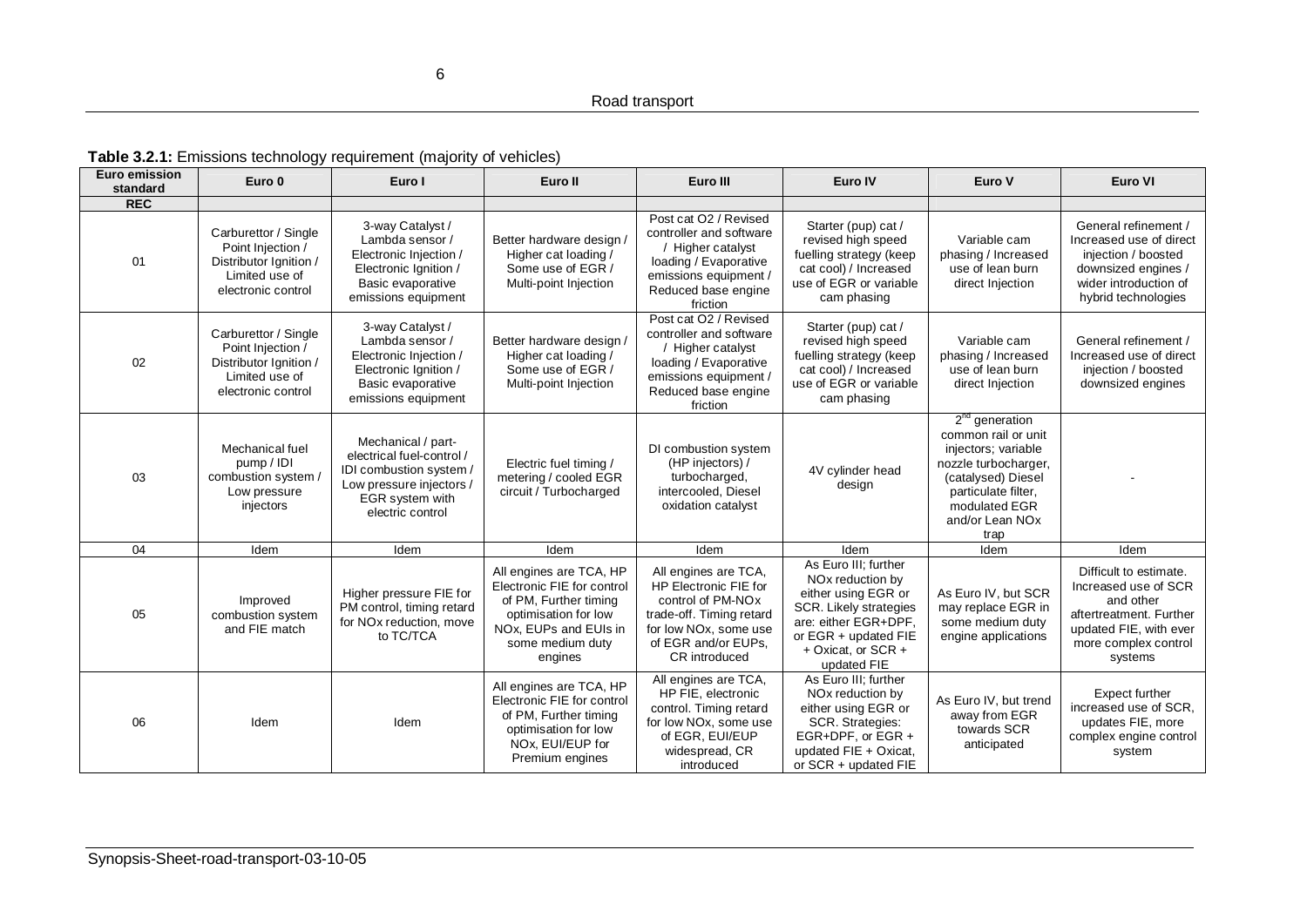## **4. Country specific data to be collected**

No country specific data are required for this sector. The Ricardo study provides costs data which can be directly used in RAINS.

#### **5. Default emission factors and cost data defined with the EGTEI methodology**

#### *5.1 Default emission factors*

Emission factors are presented for each vehicle type and regulation. They are available expressed in g/km and g/GJ. Efficiencies are also provided. Emission factors have been defined according to test cycle monitoring results.

Emission factors and efficiencies are not presented in this synopsis sheet due to the amount of data available. Refer to the RICARDO report [1] for more details.

### *5.2 Default costs*

Investment costs consist in:

- Component costs on a per vehicle basis
- Tooling costs : assumed fully amortised at 100 000 units
- Development and calibration costs. Additional cost for vehicle development attributable to emissions compliance amortised for 100 000 vehicles

The component costs used are the stabilised value and not the initial introduction levels except for light duty vehicles. The component costs vary from initial introduction to the stabilised levels achieved after a number of years. This approach gives costs which are most comparable across the emission limits.

In a first step, the preceding assumption was applied for all vehicle types. However following comments from ACEA, another assumption has been developed for diesel cars and LDT. In the case of diesel passenger cars and LDT, the changes in volumes produced have resulted in significant changes in the costs of fuel injection equipment and turbochargers. In this case, the higher costs at the earlier European emission levels could not be ignored. The cost for diesel passenger cars are consequently stabilised component prices obtained about 1 year after volume technology introduction. For diesel cars and LDT, 100 % of the costs of some techniques have been attributed to emission legislation from introduction of the technology.

Maintenance costs are borne by the end user. Estimations take into account the following factors:

- Routine replacement as dictated by the manufacturer
- Statutory in use testing
- Replacement due to unexpected failure, based on warranty information,

Total investments and operating costs are presented in the following tables.

**Table 5.2.1:** Investment costs for compliance with Euro I to Euro VI (€/vehicle)

| Type of vehicle              | Euro I | Euro II | Euro III | Euro IV | Euro V | Euro VI |
|------------------------------|--------|---------|----------|---------|--------|---------|
| Gasoline passenger cars      | 262    | 269     | 341      | 382     | 445    | 585     |
| Gasoline light duty vehicles | 283    | 286     | 354      | 375     | 402    | 453     |
| Diesel passenger cars        | 59     | 183     | 355      | 536     | 738    | 994     |
| Diesel light duty trucks     | 59     | 183     | 355      | 536     | 738    | 994     |
| Diesel medium duty trucks    | 943    | 1,778   | 3,048    | 5.271   | 5.657  | 6,250   |
| Diesel heavy duty trucks     | 1,983  | 3,734   | 5.121    | 9,730   | 10,809 | 12,250  |

#### **Table 5.2.2:** Operating costs for compliance with Euro I to Euro VI (€/vehicle for its entire lifetime)

| Type of vehicle              | Euro I | Euro II | Euro III | Euro IV | Euro V | Euro VI |
|------------------------------|--------|---------|----------|---------|--------|---------|
| Gasoline passenger cars      | 140    | 103     | 123      | 105     | 125    | 155     |
| Gasoline light duty vehicles | 220    | 183     | 170      | 125     | 126    | 120     |
| Diesel passenger cars        | 125    | 118     | 120      | 132     | 145    | 165     |
| Diesel light duty trucks     | 125    | 118     | 120      | 132     | 145    | 165     |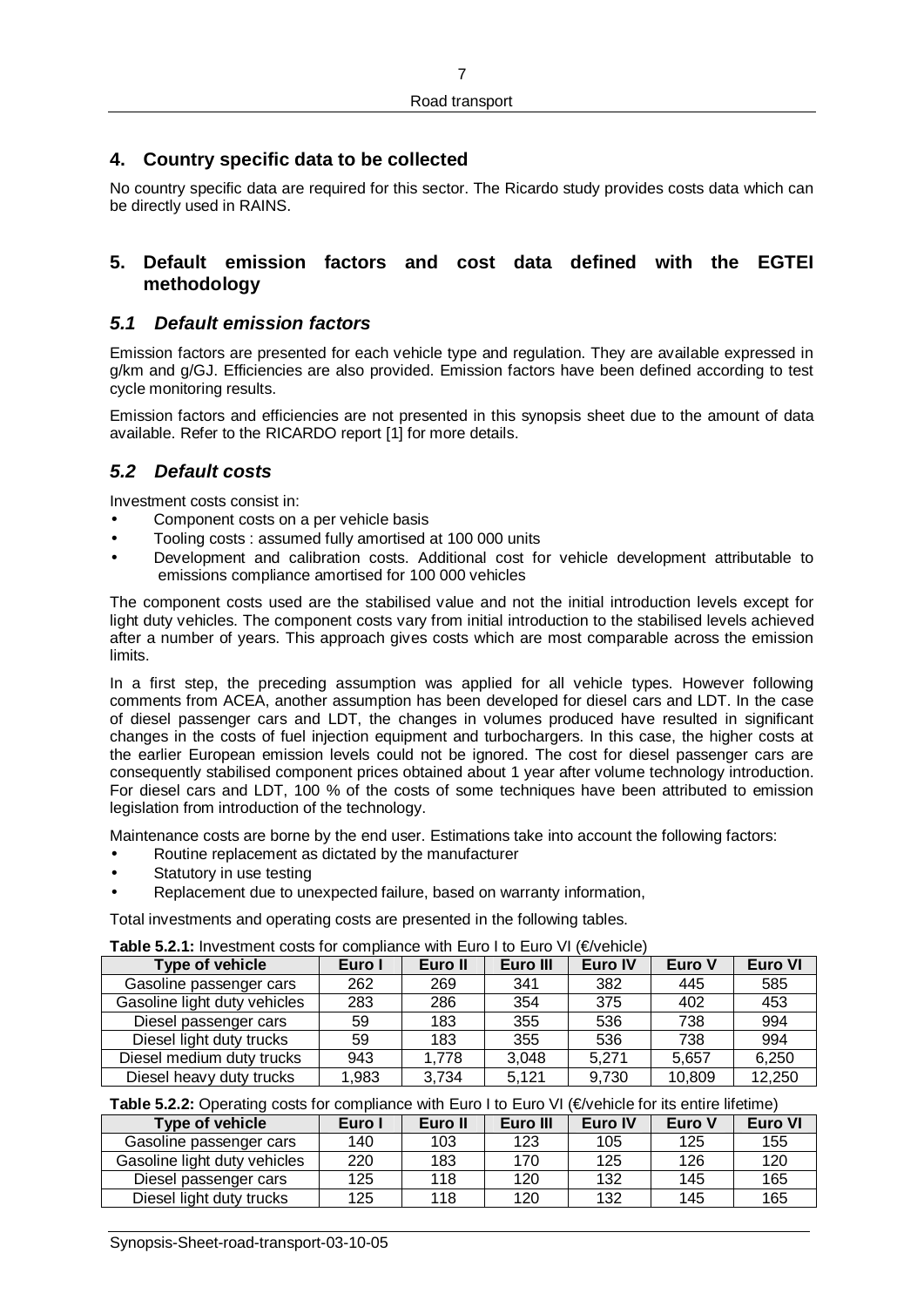#### Road transport

| trucks<br>medium<br>dutv<br>Diesel  | 27 <sub>A</sub> | $.29^{\circ}$ | .962         | .054<br>4 | 3.596 | n nnc<br>J.LLL |
|-------------------------------------|-----------------|---------------|--------------|-----------|-------|----------------|
| -<br>Diesel<br>duty trucks<br>heavy | 80              | റററ<br>ےت     | つつQ<br>د.دده | 3,867     | 3.885 | 4,053          |

#### *5.3 Fuel characteristics*

Sulphur content of gasoline is regulated by Directives 98/70/EC [7] and 2003/17/EC [8] related to the quality of gasoline and diesel fuels.

The different fuel type costs have to be entered only once in ECODAT in the table "Fuel characteristics". Additional investment and refinery operating costs associated with lowering the sulphur content from a maximum of 50 ppm to a maximum of 10 ppm. EGTEI proposes two sets of default costs for EU North and EU South. According to reference [8], the main driver of cost difference between north and south EU is the crude oil quality (in particular the sulphur content) handheld in refineries.

**Table 5.3.1:** Costs of lowering the sulphur content of gasoline [8]

|              | Min.<br>$(\infty)$ | Max. $(\bigoplus)$ | Average (€I) |
|--------------|--------------------|--------------------|--------------|
| EU. North    | 0.001              | 0.003              | 0.002        |
| South<br>EU. | 0.002              | 0.003              | 0.0025       |

### **6. Relevance of EGTEI information for Integrated Assessment Modelling (IAM)**

Only EGTEI economic data have been introduced in RAINS to update costs already used in the model. Only four types of engines are defined as explained in the introduction so average costs are considered in RAINS.

#### **7. Perspective for the future**

In the future, any new technology development should be considered by EGTEI to continuously improve the representation of the sector.

#### **8. Bibliography**

- [1] RIACRDO report: [http://citepa.org/forums/egtei/egtei\\_doc-On\\_road.htm](http://citepa.org/forums/egtei/egtei_doc-On_road.htm)
- [2] Review of data used in RAINS model: <http://www.iiasa.ac.at/web-apps/tap/RainsWeb/>
- [3] Council Directive 91/441/EEC of 26 June 1991 amending Directive 70/220/EEC on the approximation of the laws of the Member States relating to measures to be taken against air pollution by emissions from motor vehicles

[http://europa.eu.int/smartapi/cgi/sga\\_doc?smartapi!celexplus!prod!DocNumber&lg=en&type\\_do](http://europa.eu.int/smartapi/cgi/sga_doc?smartapi!celexplus!prod!DocNumber&lg=en&type_do) c=Directive&an\_doc=1991&nu\_doc=441

- [4] Council Directive of 3 December 1987 on the approximation of the laws of the Member States relating to the measures to be taken against the emission of gaseous pollutants from diesel engines for use in vehicles (88/77/EC)
- [5] Directive 98/69/EC of the European Parliament and of the Council of 13 October 1998 relating to measures to be taken against air pollution by emissions from motor vehicles and amending Council Directive 70/220/EEC

[http://europa.eu.int/smartapi/cgi/sga\\_doc?smartapi!celexplus!prod!DocNumber&lg=en&type\\_do](http://europa.eu.int/smartapi/cgi/sga_doc?smartapi!celexplus!prod!DocNumber&lg=en&type_do) c=Directive&an\_doc=1998&nu\_doc=69

[6] Directive 1999/96/EC of the European Parliament and of the Council of 13 December 1999 on the approximation of the laws of the Member States relating to measures to be taken against the emission of gaseous and particulate pollutants from compression ignition engines for use in vehicles, and the emission of gaseous pollutants from positive ignition engines fuelled with natural gas or liquefied petroleum gas for use in vehicles and amending Council Directive 88/77/EEC

<http://europa.eu.int/eur-lex/lex/LexUriServ/LexUriServ.do?uri=CELEX:31999L0096:EN:HTML>